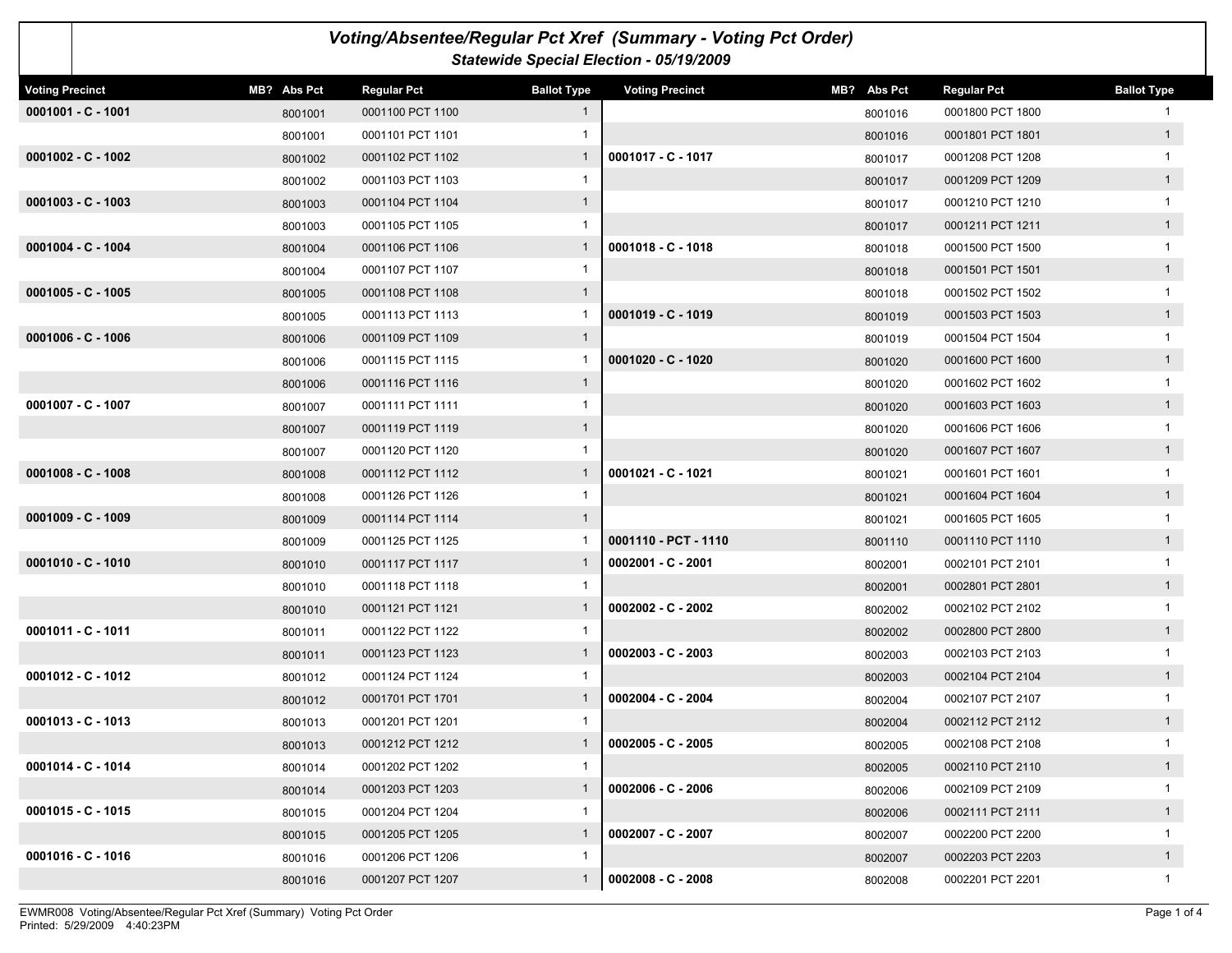| <b>Voting Precinct</b> | MB? Abs Pct | <b>Regular Pct</b> | <b>Ballot Type</b> | <b>Voting Precinct</b> | MB? Abs Pct | <b>Regular Pct</b> | <b>Ballot Type</b> |
|------------------------|-------------|--------------------|--------------------|------------------------|-------------|--------------------|--------------------|
| $0002008 - C - 2008$   | 8002008     | 0002202 PCT 2202   |                    |                        | 8002024     | 0002906 PCT 2906   | $\mathbf{1}$       |
|                        | 8002008     | 0002204 PCT 2204   |                    | 0002303 - PCT - 2303   | 8002303     | 0002303 PCT 2303   |                    |
| $0002009 - C - 2009$   | 8002009     | 0002205 PCT 2205   | $\mathbf{1}$       | 0002304 - PCT - 2304   | 8002304     | 0002304 PCT 2304   | $\mathbf{1}$       |
|                        | 8002009     | 0002207 PCT 2207   |                    | 0002907 - PCT - 2907   | 8002907     | 0002907 PCT 2907   |                    |
| $0002010 - C - 2010$   | 8002010     | 0002206 PCT 2206   | $\mathbf{1}$       | $0003001 - C - 3001$   | 8003001     | 0003100 PCT 3100   | $\mathbf{1}$       |
|                        | 8002010     | 0002212 PCT 2212   |                    |                        | 8003001     | 0003101 PCT 3101   | -1                 |
| 0002011 - C - 2011     | 8002011     | 0002208 PCT 2208   | $\mathbf{1}$       | $0003002 - C - 3002$   | 8003002     | 0003102 PCT 3102   | $\mathbf{1}$       |
|                        | 8002011     | 0002209 PCT 2209   | 1                  |                        | 8003002     | 0003103 PCT 3103   | -1                 |
|                        | 8002011     | 0002305 PCT 2305   | $\mathbf{1}$       |                        | 8003002     | 0003104 PCT 3104   | $\mathbf{1}$       |
| $0002012 - C - 2012$   | 8002012     | 0002210 PCT 2210   |                    | $0003003 - C - 3003$   | 8003003     | 0003106 PCT 3106   | 1                  |
|                        | 8002012     | 0002211 PCT 2211   | $\mathbf{1}$       |                        | 8003003     | 0003107 PCT 3107   | 1                  |
|                        | 8002012     | 0002213 PCT 2213   | $\mathbf{1}$       | $0003004 - C - 3004$   | 8003004     | 0003201 PCT 3201   | $\mathbf{1}$       |
| $0002013 - C - 2013$   | 8002013     | 0002301 PCT 2301   | $\mathbf{1}$       |                        | 8003004     | 0003209 PCT 3209   | $\mathbf{1}$       |
|                        | 8002013     | 0002302 PCT 2302   | -1                 |                        | 8003004     | 0003215 PCT 3215   | -1                 |
| 0002014 - C - 2014     | 8002014     | 0002306 PCT 2306   | $\mathbf{1}$       |                        | 8003004     | 0003217 PCT 3217   | $\overline{1}$     |
|                        | 8002014     | 0002701 PCT 2701   |                    | $0003005 - C - 3005$   | 8003005     | 0003202 PCT 3202   |                    |
| $0002015 - C - 2015$   | 8002015     | 0002400 PCT 2400   | $\mathbf{1}$       |                        | 8003005     | 0003203 PCT 3203   | $\mathbf{1}$       |
|                        | 8002015     | 0002401 PCT 2401   | -1                 |                        | 8003005     | 0003216 PCT 3216   | $\mathbf 1$        |
|                        | 8002015     | 0002402 PCT 2402   | $\mathbf{1}$       | $0003006 - C - 3006$   | 8003006     | 0003205 PCT 3205   | $\mathbf{1}$       |
| $0002016 - C - 2016$   | 8002016     | 0002500 PCT 2500   |                    |                        | 8003006     | 0003206 PCT 3206   |                    |
|                        | 8002016     | 0002501 PCT 2501   | $\mathbf{1}$       | $0003007 - C - 3007$   | 8003007     | 0003207 PCT 3207   | $\overline{1}$     |
| 0002017 - C - 2017     | 8002017     | 0002502 PCT 2502   | $\mathbf{1}$       |                        | 8003007     | 0003208 PCT 3208   |                    |
|                        | 8002017     | 0002503 PCT 2503   | $\mathbf{1}$       |                        | 8003007     | 0003210 PCT 3210   | $\mathbf{1}$       |
| $0002018 - C - 2018$   | 8002018     | 0002504 PCT 2504   | 1                  | $0003008 - C - 3008$   | 8003008     | 0003211 PCT 3211   | $\mathbf{1}$       |
|                        | 8002018     | 0002505 PCT 2505   | $\mathbf{1}$       |                        | 8003008     | 0003212 PCT 3212   | $\mathbf{1}$       |
|                        | 8002018     | 0002506 PCT 2506   | -1                 |                        | 8003008     | 0003213 PCT 3213   |                    |
| $0002019 - C - 2019$   | 8002019     | 0002600 PCT 2600   | $\mathbf{1}$       |                        | 8003008     | 0003214 PCT 3214   | $\mathbf{1}$       |
|                        | 8002019     | 0002601 PCT 2601   |                    | $0003009 - C - 3009$   | 8003009     | 0003301 PCT 3301   |                    |
|                        | 8002019     | 0002602 PCT 2602   | $\mathbf{1}$       |                        | 8003009     | 0003800 PCT 3800   | $\mathbf{1}$       |
| 0002020 - M - 2020     | Yes 8002020 | 0002603 PCT 2603   | $\mathbf{1}$       |                        | 8003009     | 0003801 PCT 3801   | 1                  |
| 0002021 - M - 2021     | Yes 8002021 | 0002700 PCT 2700   | $\mathbf{1}$       | $0003010 - C - 3010$   | 8003010     | 0003303 PCT 3303   | $\mathbf{1}$       |
|                        | Yes 8002021 | 0002803 PCT 2803   |                    |                        | 8003010     | 0003704 PCT 3704   |                    |
| 0002022 - M - 2022     | Yes 8002022 | 0002802 PCT 2802   | $\mathbf{1}$       | $0003011 - C - 3011$   | 8003011     | 0003304 PCT 3304   | $\overline{1}$     |
| $0002023 - C - 2023$   | 8002023     | 0002902 PCT 2902   | 1                  |                        | 8003011     | 0003305 PCT 3305   | 1                  |
|                        | 8002023     | 0002908 PCT 2908   | $\mathbf{1}$       |                        | 8003011     | 0003306 PCT 3306   | $\mathbf{1}$       |
| 0002024 - C - 2024     | 8002024     | 0002903 PCT 2903   | 1                  | $0003012 - C - 3012$   | 8003012     | 0003307 PCT 3307   | $\mathbf{1}$       |
|                        | 8002024     | 0002904 PCT 2904   | $\mathbf{1}$       |                        | 8003012     | 0003308 PCT 3308   | $\mathbf{1}$       |
|                        | 8002024     | 0002905 PCT 2905   | 1                  | $0003013 - C - 3013$   | 8003013     | 0003401 PCT 3401   | $\mathbf{1}$       |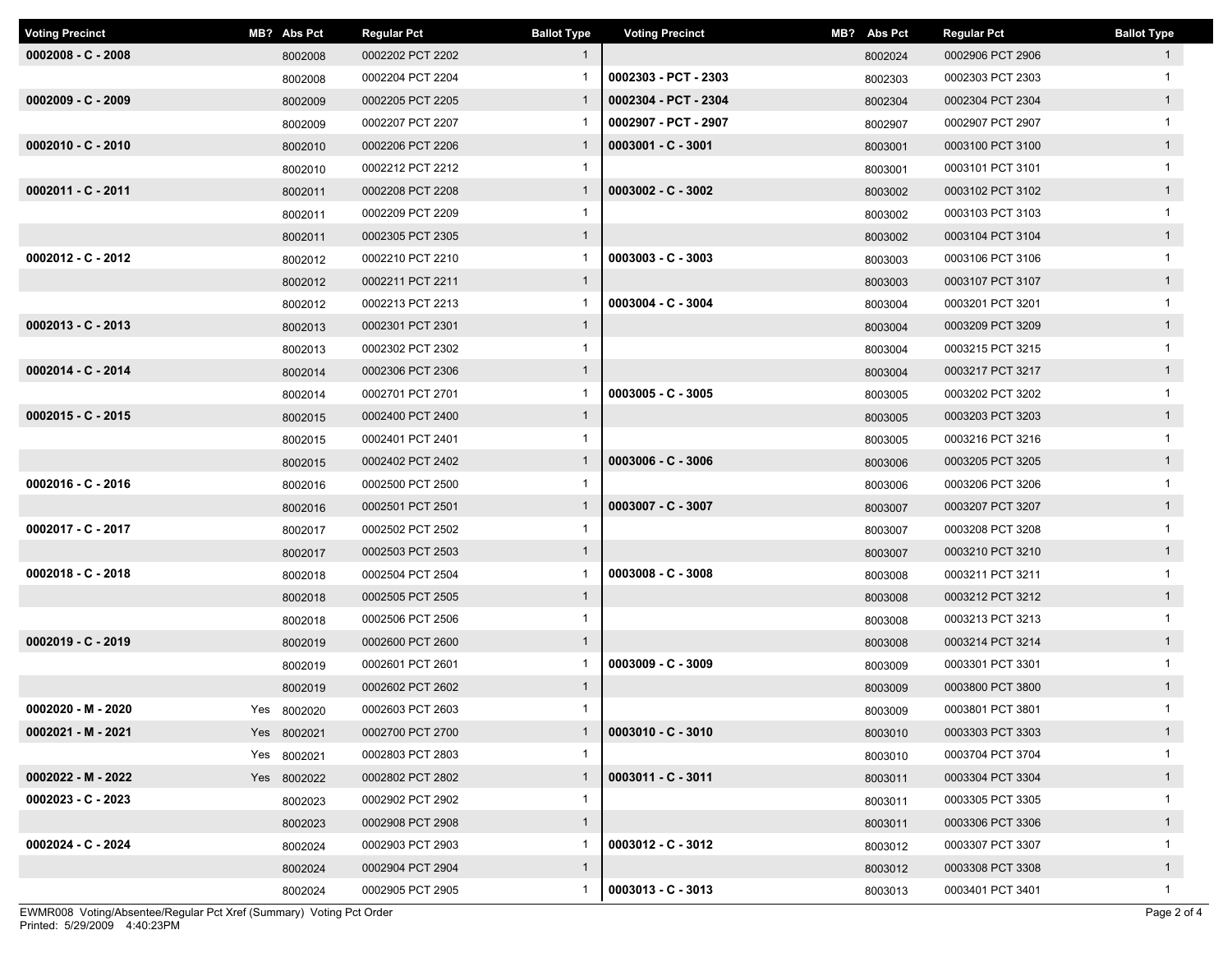| <b>Voting Precinct</b> | MB? Abs Pct | <b>Regular Pct</b> | <b>Ballot Type</b> | <b>Voting Precinct</b> | MB? Abs Pct | <b>Regular Pct</b> | <b>Ballot Type</b> |
|------------------------|-------------|--------------------|--------------------|------------------------|-------------|--------------------|--------------------|
| $0003013 - C - 3013$   | 8003013     | 0003402 PCT 3402   |                    | $0004009 - C - 4009$   | 8004009     | 0004600 PCT 4600   | $\mathbf{1}$       |
| 0003014 - C - 3014     | 8003014     | 0003500 PCT 3500   |                    |                        | 8004009     | 0004601 PCT 4601   | $\mathbf{1}$       |
|                        | 8003014     | 0003502 PCT 3502   | $\mathbf{1}$       | $0004010 - C - 4010$   | 8004010     | 0004700 PCT 4700   | $\mathbf{1}$       |
|                        | 8003014     | 0003506 PCT 3506   | $\mathbf{1}$       |                        | 8004010     | 0004702 PCT 4702   | $\mathbf{1}$       |
| $0003015 - C - 3015$   | 8003015     | 0003501 PCT 3501   | $\mathbf{1}$       |                        | 8004010     | 0004703 PCT 4703   | $\mathbf{1}$       |
|                        | 8003015     | 0003504 PCT 3504   | 1                  | 0004011 - C - 4011     | 8004011     | 0004701 PCT 4701   | 1                  |
|                        | 8003015     | 0003505 PCT 3505   | $\mathbf{1}$       |                        | 8004011     | 0004704 PCT 4704   | $\mathbf{1}$       |
|                        | 8003015     | 0003508 PCT 3508   | $\mathbf{1}$       |                        | 8004011     | 0004705 PCT 4705   | $\mathbf{1}$       |
| $0003016 - C - 3016$   | 8003016     | 0003503 PCT 3503   | $\mathbf{1}$       |                        | 8004011     | 0004706 PCT 4706   | $\mathbf{1}$       |
|                        | 8003016     | 0003507 PCT 3507   | $\mathbf{1}$       | $0004012 - C - 4012$   | 8004012     | 0004708 PCT 4708   | $\mathbf{1}$       |
| $0003017 - C - 3017$   | 8003017     | 0003601 PCT 3601   | $\mathbf{1}$       |                        | 8004012     | 0004709 PCT 4709   | $\mathbf{1}$       |
|                        | 8003017     | 0003602 PCT 3602   | $\mathbf{1}$       | $0004013 - M - 4013$   | Yes 8004013 | 0004803 PCT 4803   | $\mathbf{1}$       |
| $0003018 - C - 3018$   | 8003018     | 0003700 PCT 3700   | $\overline{1}$     |                        | Yes 8004013 | 0004901 PCT 4901   | 1                  |
|                        | 8003018     | 0003706 PCT 3706   |                    | 0004014 - M - 4014     | Yes 8004014 | 0004902 PCT 4902   | $\mathbf{1}$       |
| $0003019 - C - 3019$   | 8003019     | 0003701 PCT 3701   | $\mathbf{1}$       | 0004101 - PCT - 4101   | 8004101     | 0004101 PCT 4101   | $\mathbf{1}$       |
|                        | 8003019     | 0003703 PCT 3703   |                    | 0004103 - PCT - 4103   | 8004103     | 0004103 PCT 4103   | $\mathbf{1}$       |
| $0003020 - M - 3020$   | Yes 8003020 | 0003702 PCT 3702   | $\mathbf{1}$       | 0004200 - PCT - 4200   | 8004200     | 0004200 PCT 4200   | $\mathbf{1}$       |
| 0003105 - PCT - 3105   | 8003105     | 0003105 PCT 3105   |                    | 0004301 - PCT - 4301   | 8004301     | 0004301 PCT 4301   | $\mathbf{1}$       |
| 0003204 - PCT - 3204   | 8003204     | 0003204 PCT 3204   | $\mathbf{1}$       | 0004302 - PCT - 4302   | 8004302     | 0004302 PCT 4302   | $\mathbf{1}$       |
| 0003302 - PCT - 3302   | 8003302     | 0003302 PCT 3302   |                    | 0004305 - PCT - 4305   | 8004305     | 0004305 PCT 4305   | $\mathbf{1}$       |
| 0003600 - PCT - 3600   | 8003600     | 0003600 PCT 3600   | $\mathbf{1}$       | 0004501 - PCT - 4501   | 8004501     | 0004501 PCT 4501   | $\mathbf{1}$       |
| 0003705 - PCT - 3705   | 8003705     | 0003705 PCT 3705   |                    | 0004502 - PCT - 4502   | 8004502     | 0004502 PCT 4502   | $\mathbf{1}$       |
| $0004001 - C - 4001$   | 8004001     | 0004100 PCT 4100   | $\mathbf{1}$       | 0004503 - PCT - 4503   | 8004503     | 0004503 PCT 4503   | $\mathbf{1}$       |
|                        | 8004001     | 0004102 PCT 4102   |                    | 0004707 - PCT - 4707   | 8004707     | 0004707 PCT 4707   | $\mathbf{1}$       |
| $0004002 - M - 4002$   | Yes 8004002 | 0004104 PCT 4104   | $\mathbf{1}$       | 0004800 - PCT - 4800   | 8004800     | 0004800 PCT 4800   | 1                  |
|                        | Yes 8004002 | 0004250 PCT 4250   |                    | 0004806 - PCT - 4806   | 8004806     | 0004806 PCT 4806   | $\mathbf{1}$       |
| $0004003 - M - 4003$   | Yes 8004003 | 0004201 PCT 4201   | $\mathbf{1}$       | $0005001 - C - 5001$   | 8005001     | 0005102 PCT 5102   | $\mathbf{1}$       |
| $0004004 - C - 4004$   | 8004004     | 0004202 PCT 4202   | $\mathbf{1}$       |                        | 8005001     | 0005201 PCT 5201   | $\mathbf{1}$       |
|                        | 8004004     | 0004203 PCT 4203   | $\mathbf{1}$       | $0005002 - C - 5002$   | 8005002     | 0005200 PCT 5200   | $\mathbf{1}$       |
| $0004005 - C - 4005$   | 8004005     | 0004300 PCT 4300   | $\mathbf{1}$       |                        | 8005002     | 0005210 PCT 5210   | $\mathbf{1}$       |
|                        | 8004005     | 0004303 PCT 4303   | $\mathbf{1}$       | $0005003 - C - 5003$   | 8005003     | 0005203 PCT 5203   | $\mathbf{1}$       |
|                        | 8004005     | 0004304 PCT 4304   | -1                 |                        | 8005003     | 0005204 PCT 5204   | $\mathbf{1}$       |
| $0004006 - C - 4006$   | 8004006     | 0004306 PCT 4306   | $\mathbf{1}$       | $0005004 - C - 5004$   | 8005004     | 0005206 PCT 5206   | $\mathbf{1}$       |
|                        | 8004006     | 0004307 PCT 4307   | $\mathbf{1}$       |                        | 8005004     | 0005207 PCT 5207   | $\mathbf{1}$       |
| $0004007 - C - 4007$   | 8004007     | 0004400 PCT 4400   | $\mathbf{1}$       | $0005005 - C - 5005$   | 8005005     | 0005211 PCT 5211   | $\mathbf{1}$       |
|                        | 8004007     | 0004401 PCT 4401   | $\mathbf{1}$       |                        | 8005005     | 0005214 PCT 5214   | $\mathbf{1}$       |
| $0004008 - C - 4008$   | 8004008     | 0004402 PCT 4402   | $\mathbf{1}$       | $0005006 - C - 5006$   | 8005006     | 0005213 PCT 5213   | $\mathbf{1}$       |
|                        | 8004008     | 0004403 PCT 4403   | $\mathbf{1}$       |                        | 8005006     | 0005217 PCT 5217   | $\mathbf{1}$       |